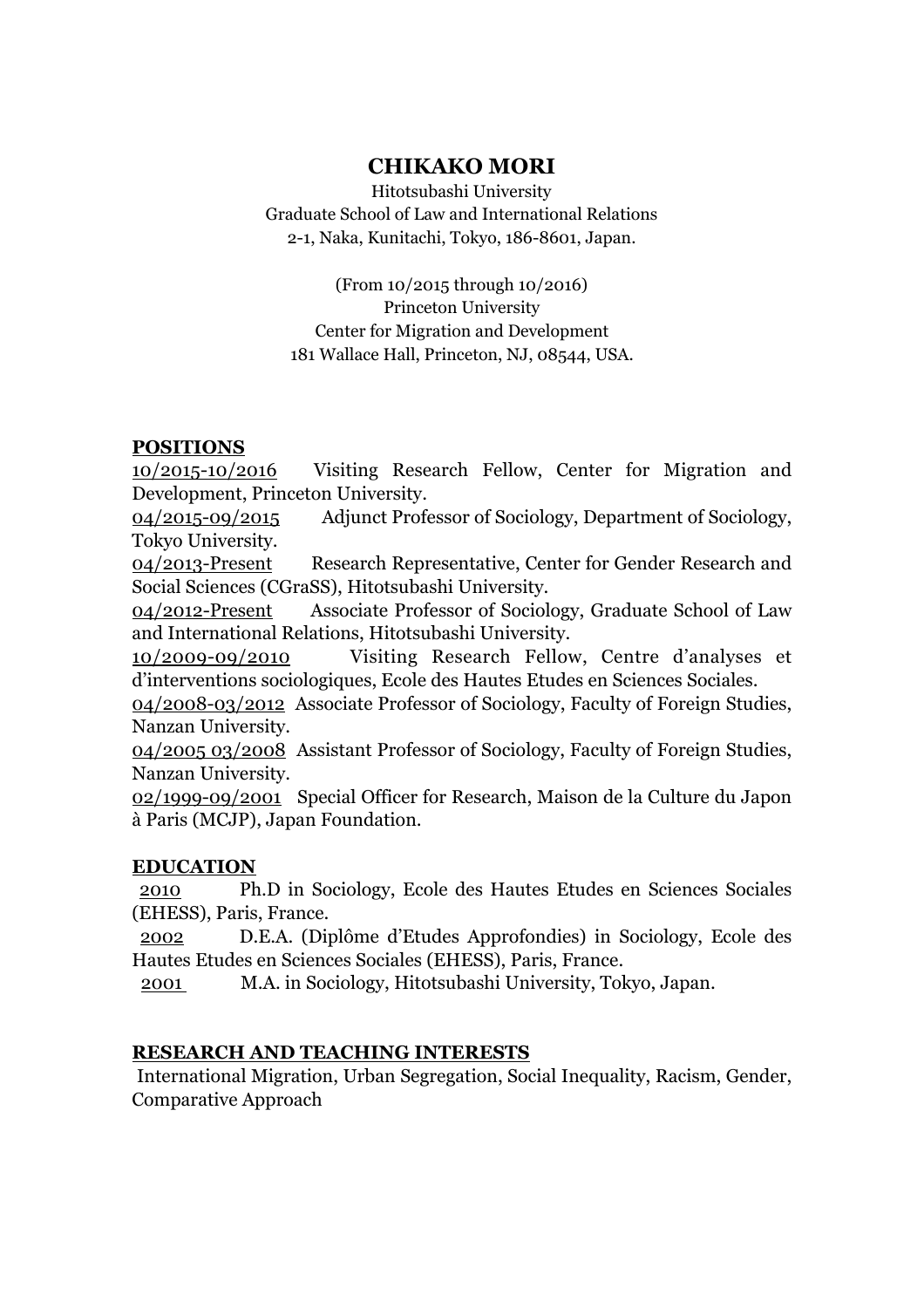#### **PROFESSIONAL MEMBERSHIPS**

Japan Sociological Society

 -Member of International Liaison Committee (11/2012- 09/2015) International Sociological Association

#### **PUBLICATIONS**

#### **BOOKS**

2016 The Banished Suburb. Social Exclusion, Urban Segregation and Resistance, Tokyo: University of Tokyo Press, p. 304, (in Japanese).

2015 Rethinking Xenophobia: Exclusion, discrimination and participation of Ethnic Minorities, Tokyo: Keiso Shobo (Co-authored with Yuji Nakano, Hélène Le Bail, Shintaro Namioka, Daisuke Sonoyama), p. 272 (in Japanese).

2014 The Paradox of Border Politics*,* Tokyo: Keiso Shobo (Co-authored with Hélène Le Bail), p.272 (in Japanese).

#### **BOOK CHAPTERS**

2016 "New forms of Social Exclusion caused by the Politics of Recognition" in Takuji Takana, ed., On Recognition: A Dialogue between Social Philosophy and Social Policy, Tokyo: Hosei University Press (in Japanese).

2014 "Hate Speech and Racism. Why rethink these concepts today?" in Sangyun Kim, ed., Legal Study of Hate Speech, Kyoto: Horitsu Bunka Sha, pp. 3-17 (in Japanese).

2013 "A Racism Tolerated in 'Country of Human Rights'. Far-Right Political Party, Anti-Immigration Policies and Islamophobia in France " in Hiroshi Komai and Masao Kobayashi eds., Racism and Xenophobia, Tokyo: Akashi Shoten (pp.148-156) (in Japanese).

2013 "The Divided Suburbs. Social Consequences of Dissolution of Place and 'Forced Flexibility' in Japan" in Takashi Machimura, ed., Power of Exclusion and Resistance in the Cities, Tokyo: Akashi Shoten (pp. 147-174) (in Japanese).

2012 "Migrants and Liberal Political Parties in France" in Hiroaki Ozawa and Yoshio Miyake, eds., Migrations and Revolutions, Tokyo: Ronso Sha (pp. 124-134)(in Japanese).

2010 "Constructing an Antiracist Culture in Multicultural Societies" in Shigeki Uno, ed., Social Ties and Political Studies, Tokyo: Fukosha (pp.86-115) (in Japanese).

2009 "Exclusion and Participation of Children of Immigrants in Suburbs of Paris" in Takashi Miyajima, ed., Social Integration and Exclusion of Immigrants. French Principles of Equality Facing Challenges. Tokyo: University of Tokyo Press (pp.125-148)(in Japanese).

2007 "Rethinking the Controversy Surrounding French Law on Secularity and Conspicuous Religious Symbols in Schools." in Masanori Naito and Shojiro Sakagushi, eds., Religious Laws VS Secular Laws. Increasing Split between